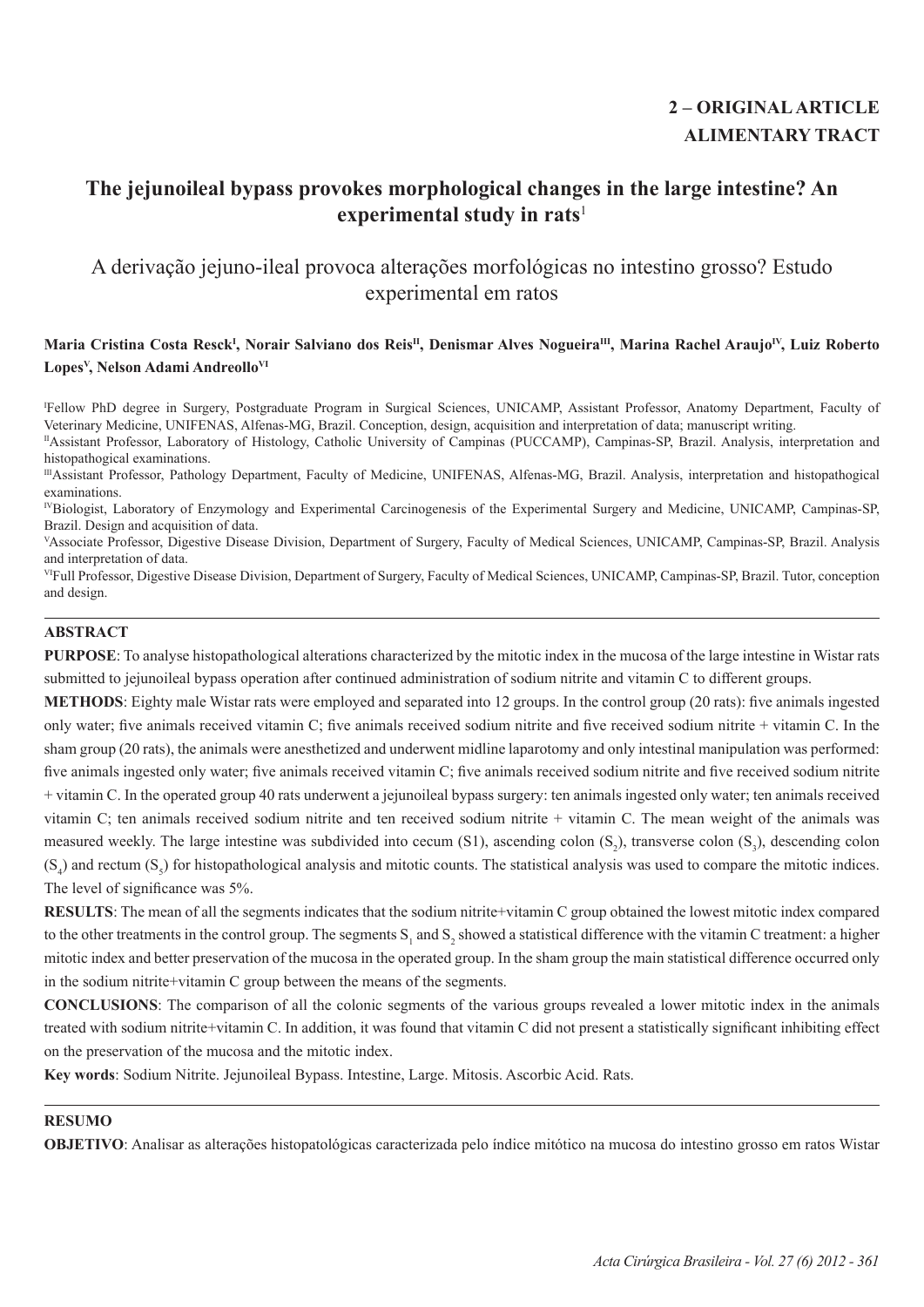submetidos a operação de bypass jejunoileal após a administração continuada de nitrito de sódio e vitamina C para diferentes grupos. **MÉTODOS**: Oitenta ratos Wistar foram utilizados e separados em 12 grupos. No grupo controle (20 ratos): cinco animais ingeriram apenas água; cinco animais receberam vitamina C, cinco animais receberam nitrito de sódio e cinco receberam nitrito de sódio + vitamina C. No grupo sham (20 ratos), os animais foram anestesiados e submetidos a laparotomia mediana e só a manipulação intestinal foi realizada: cinco animais ingeriram apenas água; cinco animais receberam vitamina C, cinco animais receberam nitrito de sódio e cinco receberam nitrito de sódio + vitamina C. No grupo operado 40 ratos foram submetidos a uma cirurgia de bypass jejunoileal: dez animais ingeridos apenas água; dez animais receberam vitamina C, dez animais receberam nitrito de sódio e dez nitrito de sódio + vitamina C. O peso médio dos animais foi medido semanalmente. O intestino grosso foi subdividido em ceco (S1), cólon ascendente (S2), cólon transverso (S3), cólon descendente (S4) e reto (S5) para análise histopatológica e contagem das mitoses. A análise estatística foi utilizado para comparar os índices mitóticos. O nível de significância foi de 5%.

**RESULTADOS**: A média de todos os segmentos indica que o grupo que ingeriu nitrito de sódio + vitamina C obteve o menor índice mitótico em relação aos demais tratamentos no grupo controle. Os segmentos S1 e S2 mostraram uma diferença estatística com a vitamina C de tratamento: um maior índice mitótico e melhor preservação da mucosa no grupo operado. No grupo sham a principal diferença estatística ocorreu apenas no grupo que ingeriu nitrito de sódio + vitamina C entre as médias dos segmentos.

**CONCLUSÕES**: A comparação de todos os segmentos do colon dos vários grupos revelaram um menor índice de mitose nos animais tratados com nitrito de sódio + vitamina C. Além disso, a vitamina C não apresentou efeito inibidor, estatísticamente significativo, na preservação da mucosa e do índice de mitoses.

**Descritores**: Nitrito de Sódio. Derivação Jejuno-Ileal. Intestino Grosso. Mitose. Ácido Ascórbico. Ratos.

#### **Introduction**

Morbid obesity is currently seen as one of the most worrying public health problems because of its increase and the serious consequences that may result. It is a multifactorial phenomenon that involves genetic, behavioral, psychological, social, metabolic and endocrine components<sup>3</sup>. . The control of morbid obesity through surgical procedures results in a mechanism of restriction and / or malabsorption of food intake. According to the Federal Council of Medicine of Brazil, there are three recognized and regulated surgical techniques: vertical gastroplasty, Roux-en-Y gastroplasty (Fobi-Capella procedure) and Roux-en-Y gastroplasty with biliopancreatic diversion  $(Scopinaro procedure)^{1-3}$ . The jejunoileal bypass is a malabsorptive procedure and singly is no longer recommended to be performed in humans<sup>4,5</sup>.

The reconstruction of the digestive tract after gastroplasties is made with jejuno-jejunal bypass away from the duodenum or jejunoileal bypass and both Roux-en-Y. The malabsorptive procedures cause a significant reduction of intestinal absorption and allow larger amounts of pancreatic secretion and biliary salts, which normally would be absorbed by the small intestine, to reach the large intestine<sup>2,6</sup>. Biliary salts are considered as cofactors in colon carcinogenesis, and another important effect is the induction of cell proliferation, which plays a known role in the carcinogenic phenomenon<sup>2,6-9</sup>.

The bypass jejunoileal causes metabolic changes that can lead to colon cancer development. Three cases of colon cancer were described in the last 20 years, despite the fact that only in United States more than 100.000 patients were submitted to bariatric surgery<sup>2</sup>. Davis et al.<sup>9</sup> emphatized that patients may die before colon cancer development, reversal of jejunoileal bypass due to associated complications and under reporting of these cases.

Vitamin C, also called ascorbic acid (AA), acting as an antioxidant, is able to capture the free oxygen resulting from cellular metabolism, preventing them from binding with free radicals, phenomenon that cause cellular damage and cancer<sup>10-12</sup>. Many evidences suggest the possible antioxidant effects in the prevention of carcinogenesis based on experimental studies that demonstrate their ability to neutralize and eliminate free radicals. Epidemiological studies show that geographical differences in the incidence of certain tumors may be linked with the consumption of antioxidants, and yet individualized group studies have suggested an inverse relationship between antioxidant intake and cancer risk. Humans and other primates, and guinea pigs, are the only mammals unable to synthesize AA, and recent studies have revealed various functions, besides those already described in the processes of wound healing, maintaining the intracellular integrity, capillary integrity, immune responses, allergic reactions and increased absorption of non-hemic iron<sup>11-14</sup>.

Sodium and potassium nitrite and nitrate salts have been used for centuries as preservatives of all kinds of meats,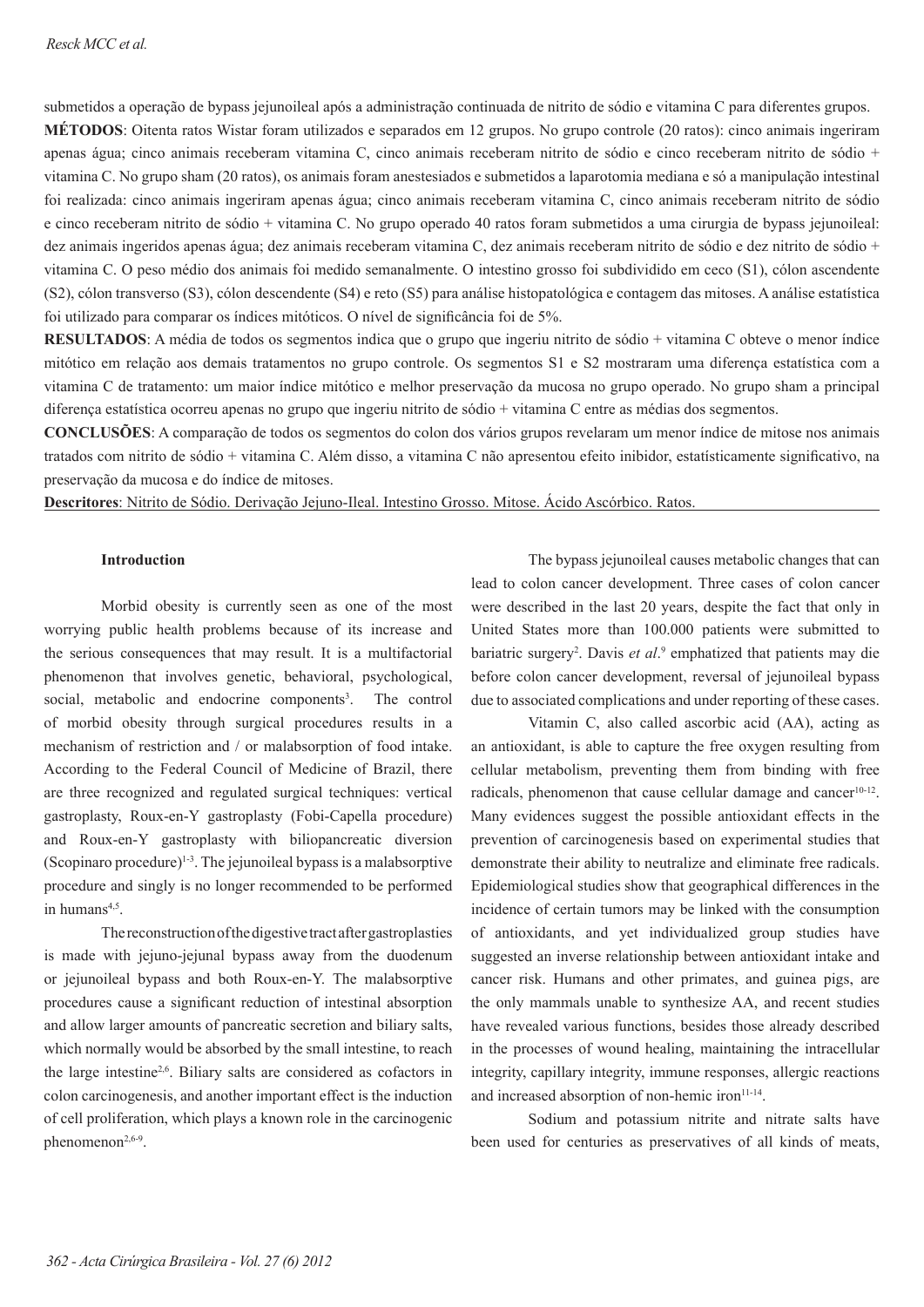and effectively inhibit the toxicity of *Clostridium botulinum*. The N-nitroso compounds show a remarkable degree of organic specificity which varies according to their chemical structures. Tumors have been induced in most organs of rodents and other animals by administration of different types of these compounds under very variable experimental conditions $11,15$ .

The objectives of this experimental work were to analyse the histopathological changes characterized by the mitotic index in the mucosa of the large intestine of rats submitted to jejunoileal bypass operation, after continued administration of sodium nitrite and vitamin C in different groups.

#### **Methods**

The experiment was approved by the Ethics Committee for Experimental Animal Surgery, Institute of Biology at UNICAMP (protocol number 1694-1) and performed in the Surgery Unit of the Faculty of Veterinary Medicine, José do Rosário Vellano University, UNIFENAS (surgery and observation of the animals), and in the Laboratory of Enzymology and Experimental Carcinogenesis of the Experimental Surgery and Medicine, UNICAMP (euthanasia of the animals).

Eighty male five-month old Wistar rats (*Rattus norvegicus albinus*, *Rodentia Mammalia*), weighing 450-550g, were provided by the CEMIB (Animal Colony) of UNICAMP, where the animals were raised under special conditions, being therefore considered healthy and free from specific diseases (SPF-Specific Pathogen Free). The animals were divided into 12 groups and subgroups of four, each of which housed in polyurethane cages measuring 33 cm wide, 40 cm long and 18 cm high, lined with 5-10 cm beds of autoclaved and clear sawdust and covered with a lid of metal bars. They were kept at room temperature with a diurnal light cycle and continuous airflow, receiving food and water ad libitum, besides vitamin C and sodium nitrite for 180 days while remaining in the same cage until the end of the experiment.

In the control group (20 rats), five animals ingested only water; five animals received vitamin C; five animals received sodium nitrite and five received sodium nitrite + vitamin C. In the sham group (20 rats), the animals were anesthetized and underwent midline laparotomy and only intestinal manipulation was performed: five animals ingested only water; five animals received vitamin C; five animals received sodium nitrite and five received sodium nitrite  $+$  vitamin C. In the operated group (40 rats), ten animals ingested only water; ten animals received vitamin C; ten animals received sodium nitrite and ten received sodium nitrite + vitamin C. The animals were anesthetized and underwent midline laparotomy and the intestine was sectioned 3 cm from the duodenal-jejunal junction, and jejunoileal bypass was performed through a latero-lateral anastomosis in the ileum 2 cm from the ileocaecal valve (Figure 1). Poligalactina 6-0 surgical sutures were used in a single plane. Ileotomy was made previously to anastomosis, and the segment was sutured and free in the abdominal cavity. After cavity review and cleaning, the abdominal wall was closed using 4-polypropylene continuous suture and then the skin was closed with intradermal sutures with the same type of thread.



**FIGURE 1** - Schematic drawing of the jejunoileal bypass (left) and anastomosis of the proximal jejunum to the ileum 2 cm from the ileocecal valve (right). Model proposed by Bristol et al.<sup>5</sup>.

The animals were placed in cages with five animals each according to the drug they received. After 180 days, the animals were weighed weekly and for the analysis were divided into segments (S1, S2, S3, S4 and S5) corresponding to the cecum, ascending colon, transverse colon, descending colon and rectum (Figure 2).



**FIGURE 2** - Anatomic segment removed from animal 6 of the operated group showing the segments of the large intestine  $(S_1, S_2, S_3, S_4$  and  $S_5)$ .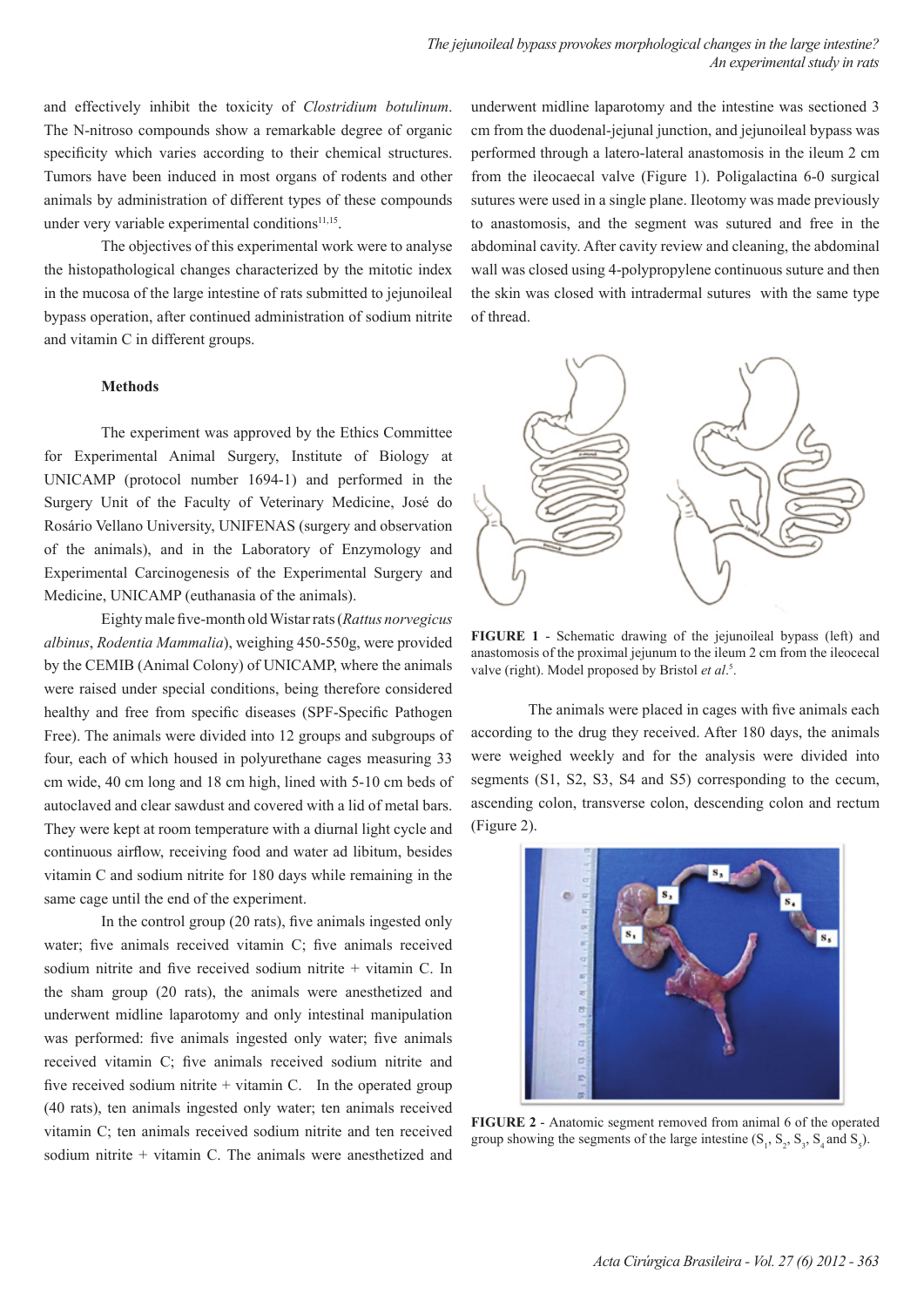At the end of the observational period, each animal was weighed again to obtain their final weight and then transported in own cages to the Laboratory of Enzymology and Experimental Carcinogenesis of the Experimental Surgery and Medicine, UNICAMP, Campinas-SP. The animals received an intraperitoneal injection of vincristine sulphate at a dosage of 4mg/m² in a single dose for blockade of mitosis and they were then euthanized by deepening of anesthesia, at the same time of the day to avoid diurnal variations in intestinal kinetics. They were then placed in a supine position and their legs were fixed by means of elastics, where laparotomy was performed with the release of the bowel mesentery. The large intestine was prepared by irrigating its lumen with saline to remove fecal pellets and then placed on a cork board in anatomical position in 10% formalin for 24 hours.

The pieces for histological examination consisted of cross-sectioned segments of the large intestine: cecum (in its middle third), ascending colon (three inches from the junction with the cecum), transverse colon (three inches from the right flexure) descending colon (or three centimeters from the left flexure) and rectum (three inches from the outer margin of the anus).

The specimens were analyzed both internally and externally, histologically processed, and stained by hematoxylineosin (HE). Upon opening the cavity an inventory was made of the anastomosis, the jejunum, colon, liver, and possible formation of tumor masses and diverticula.

All specimens were previously photographed for microscopic analysis and the histopathological studies were performed by two pathologists (N.S.R. - PUCCAMP and D.A.N. - UNIFENAS). Mitosis counting was carried out with a Leica Optical Microscope, model DMLB500, with the Leica Qwin program for image capture and analysis. The sections were examined through an oil immersion lens, following the same counting pattern for all slides. It was established that counting must always be from left to right, and from bottom to top, in twenty fields of observation. The Index of Mitosis was considered: the smaller the Index of Mitosis, the greater the destruction of the mucosa, and the higher Index of Mitosis, the greater recovery of the mucosa.

#### *Statistical analysis*

To compare the rate of mitosis, taking into consideration the factors group, treatment segment, the analysis of variance (ANOVA) was used for repeated measures. Due to the wide variability in mitotic rate rank transformation was applied for positions. Multiple comparisons were performed by the Tukey test and contrast profile. To shows the behaviour of the measure in

the segments in groups and treatments was employed the graphic presentation with standard deviations. The significance level adopted was  $5\%$  (p<0.05).

### **Results**

For comparison of the means, according to the Tukey test (5%), the sham group showed the highest weight gain, followed by the control group. The operated group showed the lowest weight gain, being negative when compared with the initial weight of the animals.

In the control group, the segments in comparison with treatment and the average of all segments (p=0.0323) indicate that nitrite + vitamin C had the lowest rate of mitosis when compared with both the nitrite and vitamin C treatments ( $p \le 0.0001$ ). There was an interaction between treatments and segments (p=0.0096), where segments  $S1$ ,  $S2$  and  $S4$  + nitrite treatment with vitamin C were statistically different when compared with both nitrite and vitamin C treatments. In segments S3 and S5 all treatments were statistically different (Figure 3). The Figure 4 shows a histological aspect in the segment  $S<sub>2</sub>$  of the animal 5 in the nitrite+vitamin C control group.



**FIGURE 3 -** Means and standard deviations of the Index of Mitosis in the segments according to group and treatment.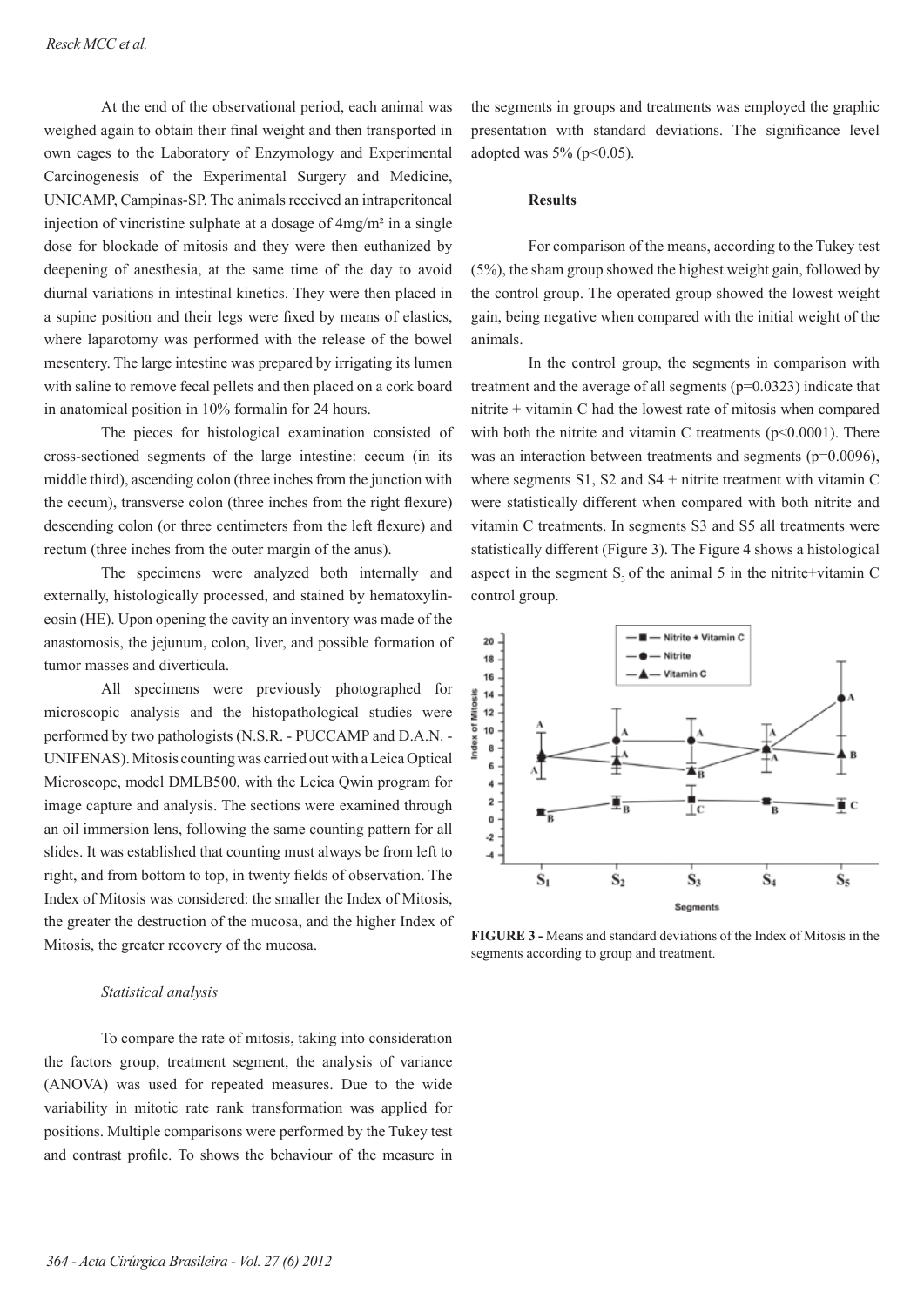

**FIGURE 4** - Histological aspect of the animal 5 in the nitrite+vitamin C control group. Mitotic figure in segment  $S_3$  (HE 1000x).

In the operated group there was interaction between segment and treatment  $(p<0.0001)$ . Comparing the means between treatments ( $p=0.0003$ ) and between segments ( $p \le 0.0001$ ), the segments S1 and S2 showed statistical difference in the vitamin C treatment, which presented a higher rate of mitosis, with consequent better preservation of the mucosa. No statistical difference was found between treatments in the segments S3, S4 and S5 (Figure 5). The Figure 6 shows a histological aspect of a higher number of mitotic figures and tissue preservation in segment  $S$ , of the animal 1 in the vitamin C operated group.



**FIGURE 5** - Means and standard deviations of the Index of Mitosis according to group and treatment.



**FIGURE 6** - Histological aspect of the animal 1 in the vitamin C operated group, showing a higher number of mitotic figures and tissue preservation in segment  $S<sub>2</sub>$  (HE 1000x).

In the sham group there was difference only between treatments ( $p<0.0001$ ), but not between segments ( $p=0.0849$ ) and neither interaction between segment and treatment (p=0.7135). The main statistic difference was only in the nitrite+vitamin C treatment, between the means of the segments, but not between the segments, i.e., the treatments were equivalent between the segments (Figure 7). The Figure 8 shows a histological aspect of mitotic figures in segment  $S<sub>1</sub>$  of the animal 2 in the nitrite sham group.



**FIGURE 7 -** Means and standard deviations of the Index of Mitosis in the segments according to group and treatment.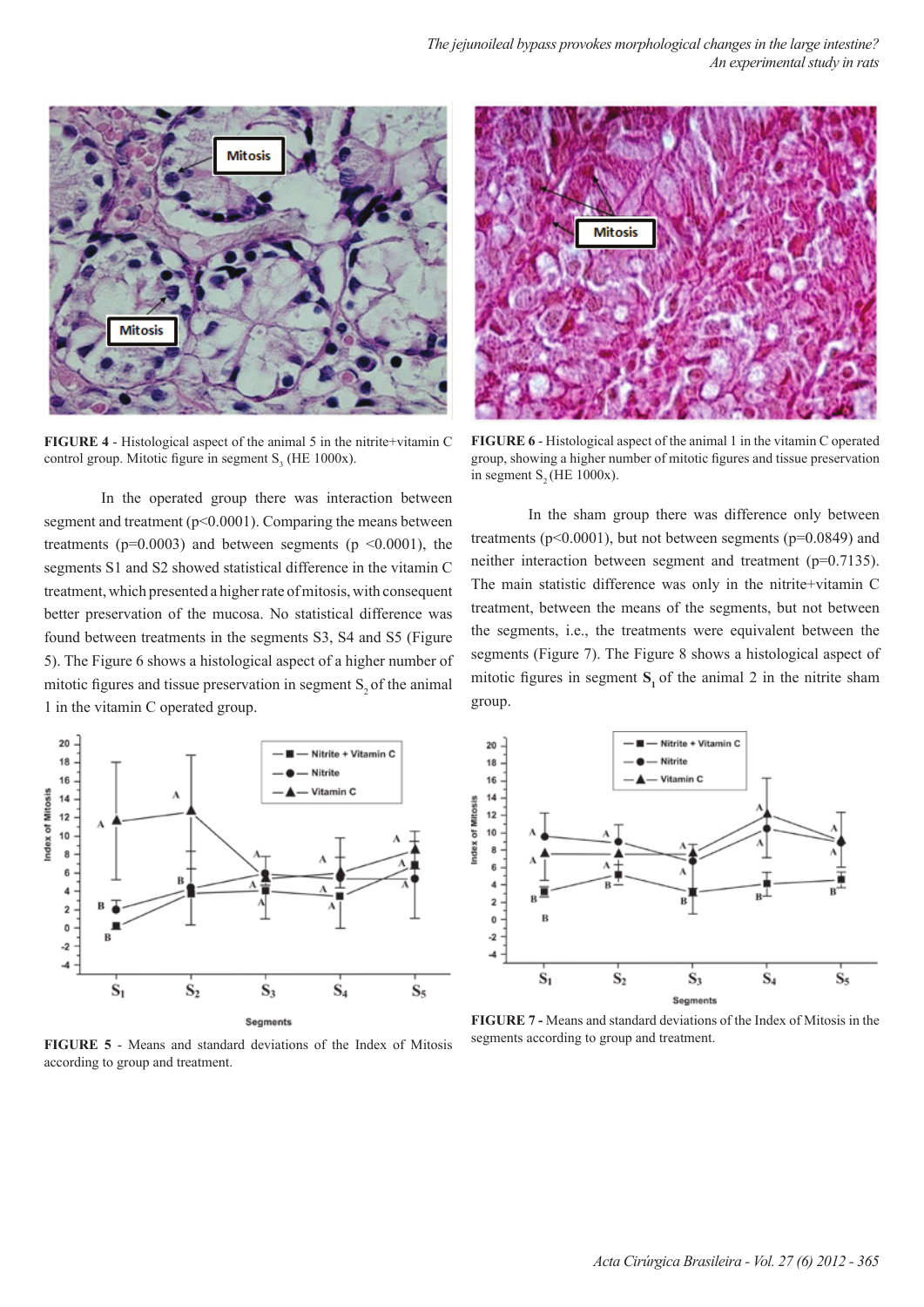

**FIGURE 8** - Histological aspect of the animal 2 in the nitrite sham group showing mitotic figures in segment  $S<sub>1</sub>$  (HE 1000x).

#### **Discussion**

Obesity is currently one of the most serious public health problems. Most of the operations currently performed to treat obesity have some malabsorptive component<sup>5</sup>. The jejunoileal bypass is a malabsorptive surgery and has been used and evaluated in humans<sup>2,3</sup>. However, it is not currently used to treat morbid obesity, serving only as a model for experimental studies aimed at evaluating the metabolic and histopathological changes resulting from intestinal bypass around the gastroduodenal contents<sup>17</sup>.

Patients submitted to jejunoileal bypass had been studied employing colonoscopy, to detect colorectal carcinomas. McFarland *et al*. 18 performed colonic biopsies on 38 patients, 10-13 years after jejunoileal bypass. They found no significant dysplasia or premalignant changes in 371 biopsies. Only one patient presented two *tubulovillous adenomata*. Sylvan *et al*. 6 examined by colonoscopy performing multiple biopsies systematically taken for histopathological studies and flow cytometric DNA analysis a total of thirty women operated on with jejunoileal bypass 11 to 17 years earlier. In only one patient, low-grade dysplasia was detected in an initial adenomatous lesion not visible macroscopically, and no DNA aneuploidy was found. The authors concluded that carcinogenesis is a long process and further surveillance will be demanded before an increased risk for colorectal carcinoma can be excluded. Davis et al.<sup>9</sup>, reported an adenocarcinoma of ileocecal valve after 35 years after jejunoileal bypass and reviewing the literature found two other cases related with this procedure. They concluded that clinical studies may have failed to demonstrate an increased risk for colorectal cancer in bypassed patients.

Some studies have used the rat as an animal model for this procedure <sup>4,5,17,19-21</sup>. Bristol *et al.*<sup>5</sup> submitted to Sprague-Dawley rats a jejunoileal derivation of 85%, and analysed the crypt depth in colonic mucosa, after a carcinogen 1,2-dimethylhydrazine (a precursor of azoxymethane) for 6 weeks. The study revealed that in the middle third of the colon the crypts were 33% deeper after derivation and in the distal third the crypts were 25% deeper. The crypt cell number doubled in the middle third of the large intestine and tripled in the distal third after derivation, Regarding the adaptation of the large intestine, the animals which underwent bypass had a 17% increase in size and 29% in weight, plus a massive increase of 86% of the cecum. The authors concluded that the data demonstrate substantial and sustained increase in the rates of cell proliferation and adaptation of the large intestine after jejunoileal bypass.

Others well conducted experimental studies showed hypertrophy of the villi and mucosa of the loops in active circuit and atrophy of the handles, which revealed a marked bacterial proliferation<sup>4,5,21,22</sup>. Teixeira *et al.*<sup>17</sup>, after morphometric study of the intestinal mucosa of rats sacrificed 10 weeks after the shunt, noted that the animals had significantly lower weight in the first week, which was recovered on the 14<sup>th</sup> day and maintained until the end of the study. The volume of the colonic crypts of the three segments of the cecum, right colon, and left colon did not significantly differ between the groups. Tamames *et al*. 21 studied the compensatory reaction of the ascending colon after jejunoileal bypass in 115 Wistar rats, and, since the early days, observed a small increase in the intestinal wall of the large intestine in relation to the small intestine, a significant increase in the muscular wall and mucosa. No statistically significant differences were observed in the rate of cryptal cell mitosis. All the studies at the intestinal level showed an increased mitotic index, which, together with the ultrastructural data showing a greater number of cells undergoing necrobiosis, seems to be a major cell renewal<sup>19,20</sup>.

Since the effects of prolonged malabsorption in the large intestine is not well defined, this study aimed to analyse the changes of colonic the mucosa at examining the histopathological changes characterized by the index of mitosis in the large intestine after jejunoileal bypass, and to study the influence of vitamin C, sodium nitrite, and sodium nitrite  $+$  vitamin C for a long time at doses that are used as therapeutic and as food preservatives.

The vincristine sulfate was employed in low dosage (4mg/ m²), applied intraperitoneally, before removal of colonic segments for histopathologic analysis. The vincristine sulphate is a class of antitumor drug employed in cancer treatment, namely Vinca alkaloids, which mechanism of action in low dosage is suppress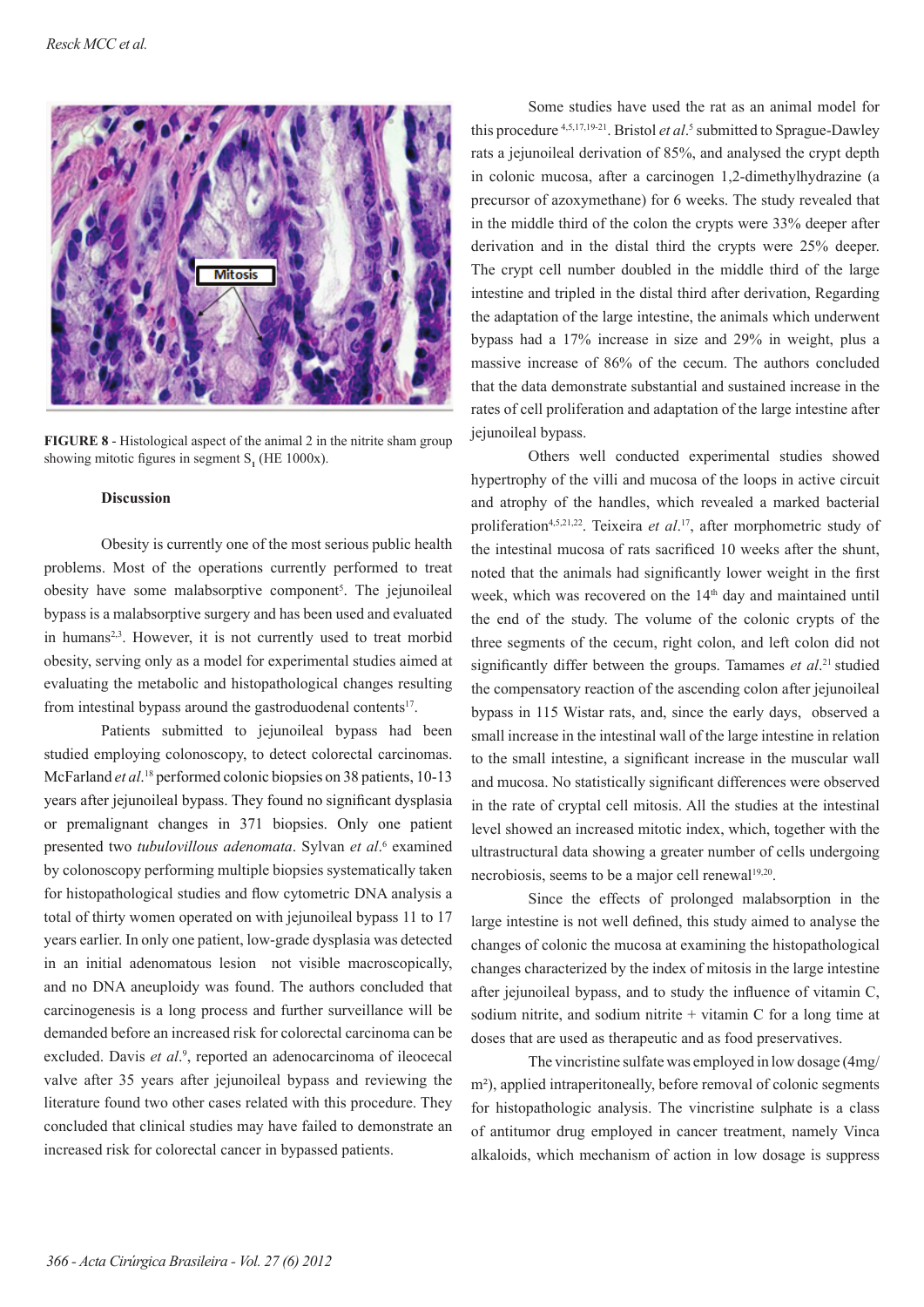the dynamics of microtubule without appreciably changing the mass of microtubules in the cell, and blockage of the mitosis at the metaphase/anaphase transition. Therefore, the histopathogical studies analysed the number of mitosis found, and the method is safe, meaning if the mucosa is altered or destroyed, the number of mitoses found is low, or conversely, when the mucosa is intact the number of mitoses is high<sup>16</sup>.

Vitamin C, also known as ascorbic acid, is one of 13 key vitamins that are part of a complex group of chemicals essential for the proper functioning of the organs and systems. It is one of water soluble vitamins, which means that the body uses what it needs and eliminates the excess. It is found in foods like citrus fruits, tomatoes, strawberries, sweet pepper and broccoli. The recommended dosage for most people aged over 15 years is 60mg/day. Among people who need more vitamin C are pregnant women (70mg), breast feeding women (90-95mg) and smokers (at least 100mg). Since vitamin C cannot be stored in the body, it is important to replace it, taking the daily recommended quantity<sup>11,13,23,24</sup>.

Kessler *et al*. 14 studied the ability of vitamin C to inhibit tumor formation in the liver, using DEN at a dose of 6.4 mg/kg/ day, and vitamin C in doses of 43mg/animal/dia for 135 days in rats and observed that the DEN-treated group showed the formation of carcinoma of the liver in 89.7% of cases; in the group alternately treated with DEN and vitamin C occurred the formation of liver tumors in 67% of animals, and the group that received DEN and vitamin C together, there was formation of tumors in 55.2% of cases.

Mokhtar *et al*.<sup>15</sup> studied the protective effect of vitamin C and soybeans on carcinogenesis induced by two nitrosated compounds in mice, the dibutylamine (DBA) and sodium nitrite (NS). After 12 months of observation, they demonstrated the onset of hepatoma in 27% of animals and bladder papilloma in 40% in groups receiving  $DBA + NS$ . The groups who took these drugs together with ascorbic acid and soy did not develop any tumor.

Ramos *et al*. 24 studied the inhibitory effect of vitamin C in esophageal carcinogenesis induced by diethylnitrosamine (DEN) in rats and found that vitamin C showed a statistically significant inhibitory effect against the occurrence of esophageal tumors experimentally induced by DEN when these drugs were administered jointly.

Scientists have recently made discoveries that lead them to believe that many diseases begin at the cell level, due to a process known as cellular oxidation. It is this process that damages the cell, causing changes in DNA. The cellular oxidation is caused by millions of molecules of the body called free radicals. Sodium

nitrite (NaNO<sub>2</sub>) is used as a color fixative and preservative in meats and fish. When pure, it is a white slightly yellowish crystalline powder. It is hygroscopic and very soluble in water. It is slowly oxidized to sodium nitrate  $(NaNO<sub>3</sub>)$  by oxygen in the air, which makes it yellow through the release of nitrogen dioxide (NO2). The compound is a strong reducing agent. In the United States of America it can be used only as a mixture with salt (sodium chloride) containing a maximum of  $0.6\%$  sodium nitrite<sup>11,15,25,26</sup>.

Recent studies have found a link between high processed meat consumption and colon cancer, possibly due to preservatives such as sodium nitrite<sup>26</sup>, which motivated this research to study the administration over a long period (180 days) of sodium nitrite to rats submitted to jejunoileal bypass analysing possible morphological changes of the large intestine.

The nitrate ion that occurs naturally in many products, including vegetables, particularly affecting children and ruminants, can turn into nitrite, especially by bacterial action. Because of these problems these two ions cannot exceed preset limits. Thus, the World Health Organization temporarily establishes the limits of 500mg/Kg for nitrate in cured and canned meats, and 200 mg/ kg in cheeses, and 200 mg of nitrite in cured and canned meats. For drinking water the maximum allowed is 50 mg / L for nitrate and 0.1 mg/L for nitrite content. However, the recommended value for nitrate levels in water consumed by pregnant women and infants should not exceed 10mg/L. In our study the concentration of nitrite was based on the World Health Organization and the Ministry of Health, who allow a maximum of 200 rpm, and its dilution in water is not affected by the presence of chlorine, being rapidly oxidized by  $it^{18}$ .

During the observation period of 180 days in this research it was observed that the non-operated animals presented higher weight gain, and that there was an interaction between groups, treatment and segment with variations in the rates of mitosis. The operated group showed the lowest weight gain, being negative when compared with the initial weight of the animals.

The literature review shows that the adaptive response of the large intestine follows similar macroscopic, microscopic and ultrastructural parameters as described in the residual intestine<sup>4,17-,20</sup>. Nevertheless, the differences observed in our experimental study can be described by counting the mitotic index of the large intestine after injection of vincristine sulfate in all animals of control, sham and operated groups, and subsequent correlation of the number of mitoses with the mucosal cell capacity of the segment.

Comparing the segments with treatments, in the control group, the animals that received nitrite  $+$  vitamin C had the lowest rate of mitosis when compared with both the nitrite and vitamin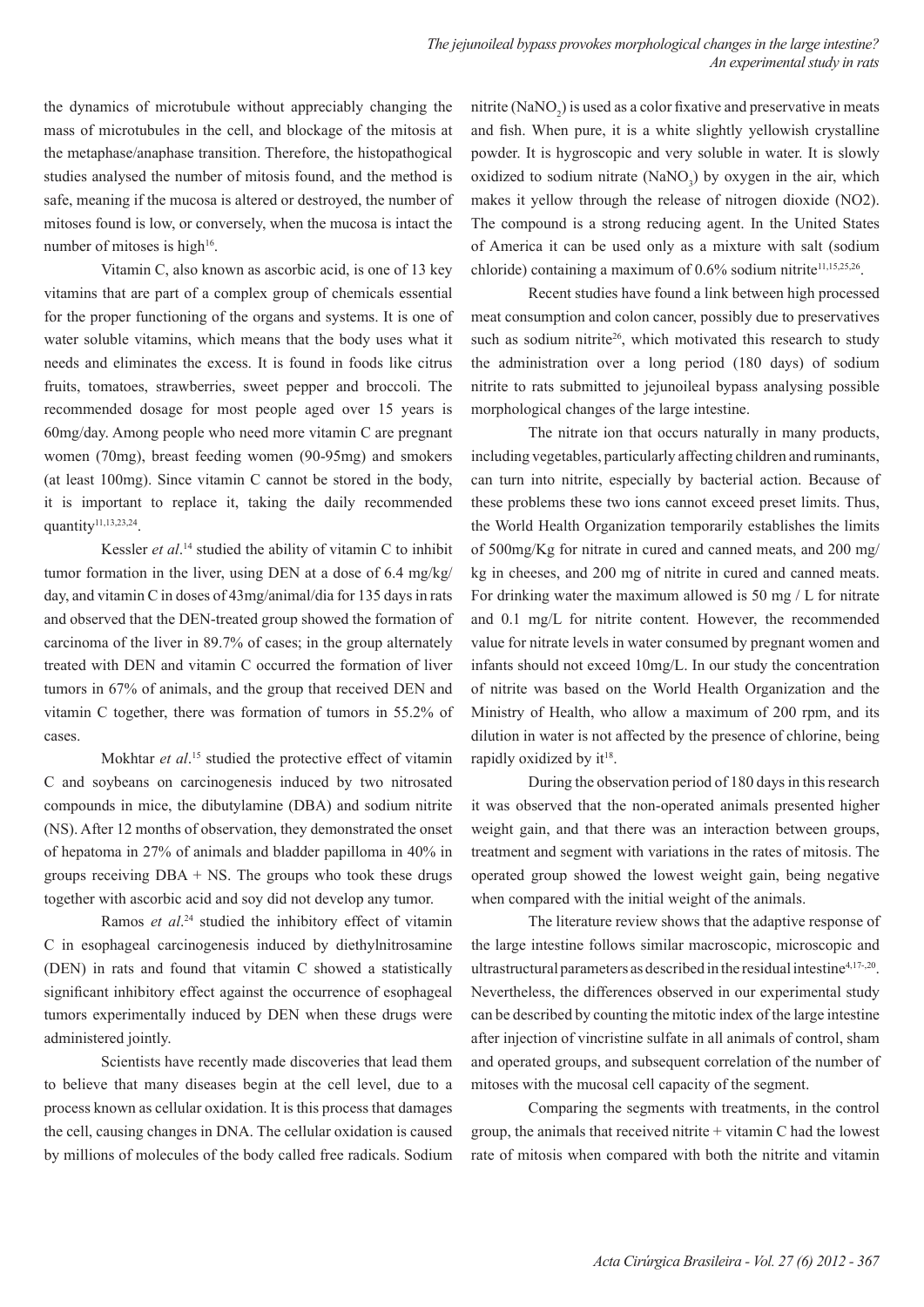C treatments (p<0.05). Therefore, it was observed an interaction between treatments and segments  $(p<0.05)$ . In the operated group, there was a statistically significant interaction between segment and treatment  $(p<0.05)$ . Comparing the means between treatments and between segments the segments S1 and S2 showed statistical difference in the vitamin C treatment ( $p \le 0.05$ ), which presented a higher rate of mitosis, with consequent better preservation of the mucosa. No statistical difference was found between treatments in the segments S3, S4 and S5.

Therefore, the results of this study showed that vitamin C associated with sodium nitrite had no inhibitory effect on tissue injury and neither on the mitotic index.

The colorectal cancer is the second leading cause of cancer death in western countries and one of the most frequently diagnosed malignancies in the United States according to the National Cancer Institute<sup>26,27</sup>. Epidemiologically, the studies in animal models suggest increased risk of colon cancer after jejunoileal derivations due to increased inhibition of apoptosis, and crypt cell hyperproliferation resulting in crypt hyperplasia. These findings may directly influence the contemporary surgical practice4,9,22. Considering the colonic hyperplasia resulting from this procedure, a large number of young and middle-aged patients may be at risk of developing colorectal cancer.

Concluding, further studies should be done after the jejunoileal bypass, but with greater attention to patients, in an attempt to reduce comorbidities, and with awareness regarding eating habits that favor the use of food with preservatives.

#### **Conclusions**

Comparing all colonic segments evaluated in the various groups, it was observed that animals given sodium nitrite plus vitamin C had fewer mitoses. Moreover, it was found that vitamin C showed no statistically significant inhibitory effect on the preservation of the mucosa and the index of mitosis.

#### **References**

- 1. Joia-Neto L, Lopes-Junior AG, Jacob CE. Digestive and metabolic changes in postoperative bariatric surgery. ABCD Arq Bras Cir Dig. 2010;23(4):266-9.
- 2. Nassif PAN, Lopes AD, Lopes GL, Martins PR, Pedri LE, Varaschim M, Bopp DS. Changes in the pre- and postoperative parameters in metabolic syndrome patients submitted to Roux-en-Y gastric bypass. ABCD Arq Bras Cir Dig. 2009;22(3):165-70.
- 3. Lemmens VE, Oenema A, Klepp KI, Henriksen JHB, Brug J. A systematic review of the evidence regarding efficancy of obesity preventions among adults. Obes Rev. 2008;9(5):446-5.
- 4. Chaib SA, Faria RM, Chaib E, Mion Jr D, Laudanna AA.

Histopathological changes in the ileum and jejunum of patients subjected to a bypass operation for treatment of obesity. Rev Hosp Clin Fac Med Sao Paulo. 1983;38(6):231-6.

- 5. Bristol JB, Wells M, Williamson RCN. Adaptation to jejunoileal bypass promotes experimental colorectal carcinogenesis. Br J Surg. 1984;71(2):123-6.
- 6. Sylvan A, Sjölund B, Janunger KG, Rutegard J, Steling R, Roos G. Colorectal cancer risk after jejunoileal bypass: dysplasia and DNA content in longtime follow up of patients operated on for morbid obesity. Dis Colon Rectum. 1992;35(3):245-8.
- 7. Kozoni V, Tsioulias G, Shiff S, Rigas B. The effect of litocholic acid on proliferation and apoptosis in the presence of a colon carcinogen. Carcinogenesis. 2002;21(5):999-1005.
- 8. Scudamore CH, Freeman HJ. Effects of small bowel transaction, resection, or bypass in 1,2 dimetilhidrazine induced rat intestinal neoplasia. Gastroenterology. 1983;84(4):725-31.
- 9. Davis K, Markov M, Jasiurkowski B, Ravi J, Patel P, Levater R, Nadir A, Rodriguez J, Van Thiel DH. Adenocarcinoma of the ileocecal valve occurring 35 years after jejunoileal bypass. South Med J. 2008;101(7):772-3.
- 10. Petroianu A, Alberti LR. Effect of oral suplementation of vitamin C on intestinal anastomotic resistance. Rev Col Bras Cir. 2011;38(1):54-8 .
- 11. Kuroiwa Y, Yamada M, Matsui K, Okamura T, Ishii Y, Masumura K, Tasaki M, Umemura T, Mitsumori K, Nohmi T, Hirose M, Nishikawa A. Combined ascorbic acid and sodium nitrite treatment induces oxidative DNA damage-associated mutagenicity in vitro, but lacks initiation activity in rat forestomach epithelium. Toxicol Sci. 2008;104(2):274-82.
- 12. Del-Rio JV, Beck DE, Opelka FG. Chronic perioperative steroids and colonic anastomotic healing in rats. J Surg Res. 1996;66:138- 42.
- 13. Tylor TV, Rimmer S, Day B, Butccher J, Dymock IW. Ascorbic acid supplementation in the treatment of pressure-sores. Lancet. 1974;2:544-6.
- 14. Kessler H, Husemann B, Wagner W. Potential protective effect of vitamin C on carcinogenesis caused by nitrosamine in drinking water: an experimental study on Wistar rats. Eur J Surg Oncol. 1992;18:275-81.
- 15. Mokhtar NM, el-Aaser AA, el-Bolkainy MN, Ibrahim HA, Badr El-Din NK, Moharram NZ. Effect of soybean feeding on experimental carcinogenesis – III carcinogecity of nitrite and dibutylamine in mice: a histopathological study. Eur J Cancer Clin Oncol. 1988;24(3):403-11.
- 16. Jordan MA. Mechanism of action of antitumor drugs that interact with microtubules and tubulin. Curr Med Chem Anticancer Agents. 2002;2(1):1-17.
- 17. Teixeira HM, Ribas-Filho, JM Nassif, PAN, Dietz UA, Henriques GS, Aoki S, Pizzol FD. Morphometric analysis of the large intestine mucosa after jejunal ileal bypass in rats. ABCD Arq Bras Cir Dig. 2006;19(4):140-5.
- 18. Mcfarland R J, Talbot RW, Woolf N, Gazet JC. Dysplasia of the colon after jejunoileal bypass. Br J Surg. 1987;74(1):21-2.
- 19. Martinez Diez M, Ingelmo A, castiella T, Aguilella V, Martinéz F González. Weight morphometric and morphodynamic intestinal changes after different types of experimental intestinal by-passes. Rev Esp Enferm Apar Dig. 1983;63(4):305-16.
- 20. Martinez Diez M, Aguilella V, Cartiella T, Ingelmo A, Ortega J, Martinez F y González M. Experimental evaluation of the importance of food reflux to the excluded intestine as a cause of the failure of the simple model of anti-obesity termino-lateral jejuno-ileal bypass. A weight-change, macroscopic, microscopic and ultrastructural study. Rev Esp Enferm Apar Dig. 1984;65(1):15-27.